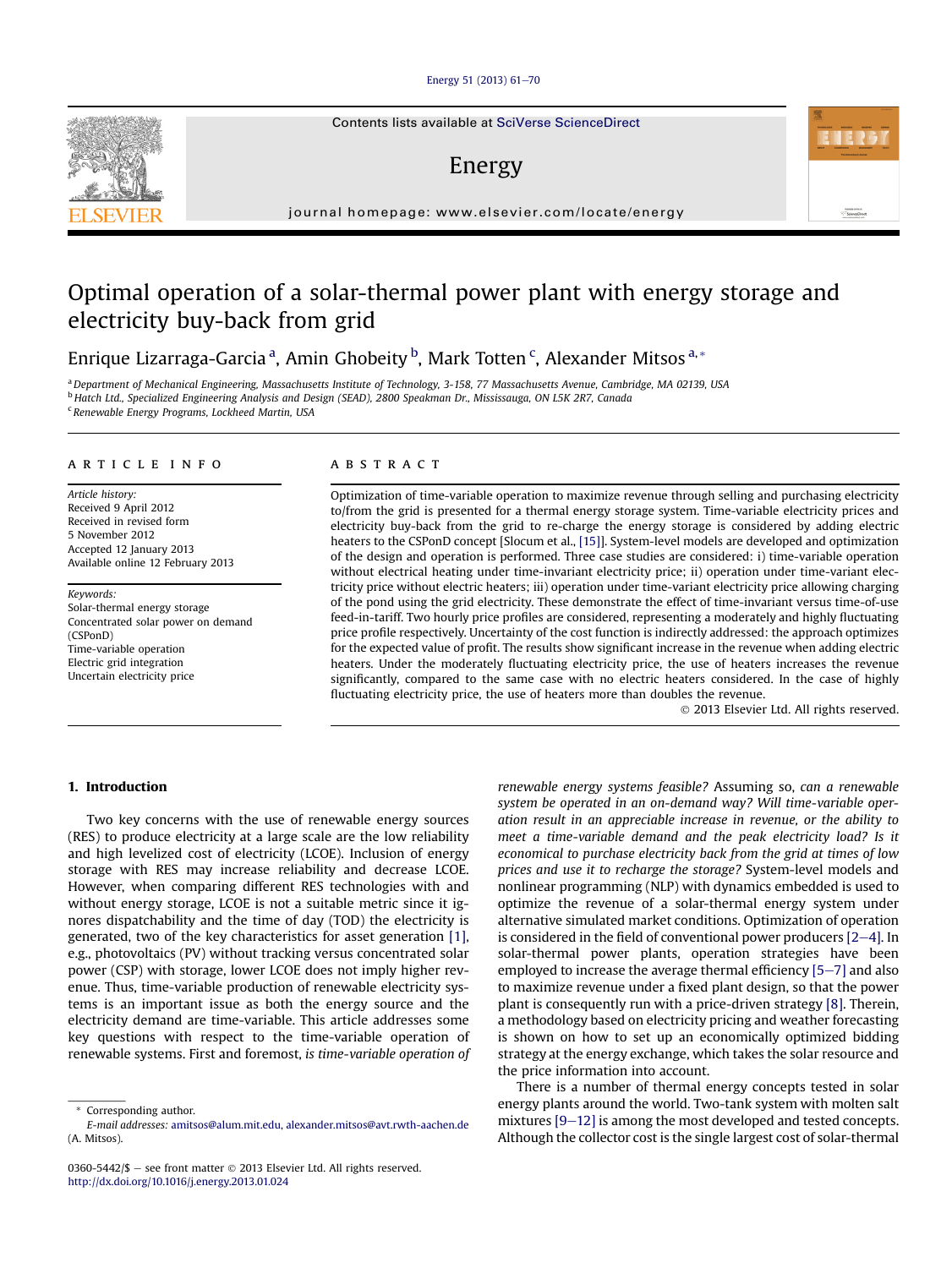| <b>Nomenclature</b>                                                                   | temperature of the salt flow to the cold salt tank from<br>$T_{\text{return}}$ |
|---------------------------------------------------------------------------------------|--------------------------------------------------------------------------------|
|                                                                                       | the power cycle heat exchanger [K]                                             |
|                                                                                       | temperature of the salt $[K]$<br>$T_{\rm salt}$                                |
| Latin letters                                                                         | <b>CSP</b><br>concentrated solar power                                         |
| $\dot{m}_{\text{cold to hot}}$ mass salt flow rate from the cold to the hot salt tank | CSPonD<br>concentrated solar power on demand                                   |
| [kg/s]                                                                                | differential algebraic equation<br><b>DAE</b>                                  |
| $\dot{m}_{hot\ to\ cold}$ mass salt flow rate from the hot to the cold salt tank      | Day-Ahead Market price<br><b>DAM</b>                                           |
| $\lfloor \frac{kg}{s} \rfloor$                                                        | Electric Reliability Council of Texas<br><b>ERCOT</b>                          |
| thermal losses of the thermal storage system [MW]<br>$Q_L$                            | LCOE<br>levelized cost of electricity                                          |
| total heat transfer rate out of the thermal storage<br>$Q_{\text{out}}$               | <b>NLP</b><br>nonlinear programming                                            |
| system into the power cycle [MW]                                                      | photovoltaics<br>PV                                                            |
| $W_{\text{purchased}}$ electric power purchased from the grid [MW]                    | renewable energy sources<br><b>RES</b>                                         |
| ĉ<br>time-weighted average electricity price [\$/kWh]                                 | relative standard deviation<br><b>RSD</b>                                      |
| electricity price [\$/kWh]                                                            | <b>RTM</b><br>Real-Time Market price                                           |
| specific heat capacity of salt $[k]/(kg \cdot K)]$<br>$C_p$                           | <b>TOD</b><br>time of day                                                      |
| simulation length [h]                                                                 | Number of main finite elements<br>L                                            |
| $m_{\text{hot tank}}$ content of salt in the hot salt tank [kg]                       | K<br>Interpolation polynomial order                                            |
| Obj<br>objective function [\$]                                                        |                                                                                |
| sunrise time [h]<br>$t_{\rm s}$                                                       | Greek letters                                                                  |
| $T_{\text{cold tank}}$ temperature of the cold salt tank [K]                          | collector field efficiency<br>$\eta_{\text{field}}$                            |
| temperature of the hot salt tank [K]<br>$T_{\rm hot}$ tank                            | power block efficiency<br>$\eta$ <sub>power</sub>                              |
| temperature of the lid $[K]$<br>$T_{\rm lid}$                                         |                                                                                |
|                                                                                       |                                                                                |

plants, the additional cost of two-tank thermal energy storage system is significant. As such, alternative designs such as thermocline and rafted thermocline [13,14] have been investigated. Herein the concentrated solar power on demand (CSPonD) concept is considered, an integrated volumetric solar energy receiver and thermal storage system proposed by Slocum et al. [15].

The use of CSPonD for cogeneration concepts (e.g., power production and water desalination) was investigated in Refs. [16,17]. Therein, the focus was mainly on the optimization of design and constant power generation strategies were considered. Herein, optimization of time-variable operation is considered for electricity generation that uses the solar energy collected by CSPonD. More specifically, the main purpose of the present study is to assess the potential of a solar-thermal generation system considering fluctuating electricity prices. The nominal power output is 35 MWe, with a thermal energy storage capacity of 15 h. In addition, the usage of 20 MW electric heaters to charge the thermal energy storage when electricity prices are negative or sufficiently low, i.e., purchasing back the electricity from the grid is considered. While the concept of the electricity buy-back has been previously studied  $[18-20]$ , the concept of optimization of time-variable operation with inclusion of energy storage has not been studied previously, to the best knowledge of the authors. These two designs (with and without electric heaters) considered herein are fixed before the operation is optimized. Negative electricity prices have occurred recently in many places including Germany, for instance, with prices as low as  $-0.5 \in$  /kWh [21], or in West Texas where the Real-Time Market (RTM) price of electricity was negative for 23% of April 2009 [22]. Herein, two electricity profiles are considered. These two profiles differ in the variability and absolute prices; in particular the relative standard deviation (RSD) of the electricity price is very different. RSD is defined as the ratio of the standard deviation of hourly prices divided by the average electricity price. The first one is a fictitious electricity price distribution that fluctuates moderately, with an average price,  $\hat{c}$ , of 0.26 \$/kWh and an RSD of 7.1%. The second price profile fluctuates highly, including negative electricity prices, and is obtained from the RTM electricity prices in April 2009 in West Texas [23]. Optimal operation of two periods is studied under this real electricity price profile: firstly, only one day is considered, the 22nd of April, with an average price,  $\hat{c}$ , of 0.00175 \$/kWh and an RSD of 183%, in order to compare it with the moderately fluctuating electricity price profile. The day chosen is by no means an average day; however, there are days of more fluctuating electricity prices including days with negative average price. Secondly, optimal operation for an entire week is considered, from the 20th to the 26th of April, to reduce the effect of daily electricity price patterns on the conclusion. In this case, the average price,  $\hat{c}$ , is 0.0044 \$/kWh and the RSD is 210%. It is worth noting that in the Electric Reliability Council of Texas (ERCOT) [23], where the prices are obtained, the RTM does not change significantly with the Day-Ahead Market (DAM). For example, in April 2009, only 2.5 h have price corrections from the DAM to the RTM, and they are not significant (maximum of 25% change, whereas the majority of them are a few cents). Thus, these differences have no significant effect in the final results. Moreover, a well-established way to dealing with uncertainty is via stochastic optimization, wherein the expected value of the objective function is optimized for  $[24-28]$ . In contrast herein the optimization is performed assuming the expected value for the uncertain electricity price. However, in Appendix A it is shown that these two approaches are equivalent. As aforementioned, a fixed design is considered and the operation is optimized for. The cost function is uncertain, and all decisions are made before the uncertainty is resolved. In other words the stochastic program is a single-stage problem. Moreover, the uncertain electricity price directly and linearly affects the objective function but not the constraints. Consequently, an analytical expression for the expected value of the objective function can be found: the expected value of the objective function is the objective function using expected values for the electricity price. In other words the optimization using nominal values is equivalent to the stochastic optimization.

#### 2. System description and models

A system-level schematic of the design considered herein is shown in Fig. 1. The heat withdrawn from the CSPonD is used in the steam generator of a steam cycle. The models calculate the timevariable operating conditions including solar energy input to the